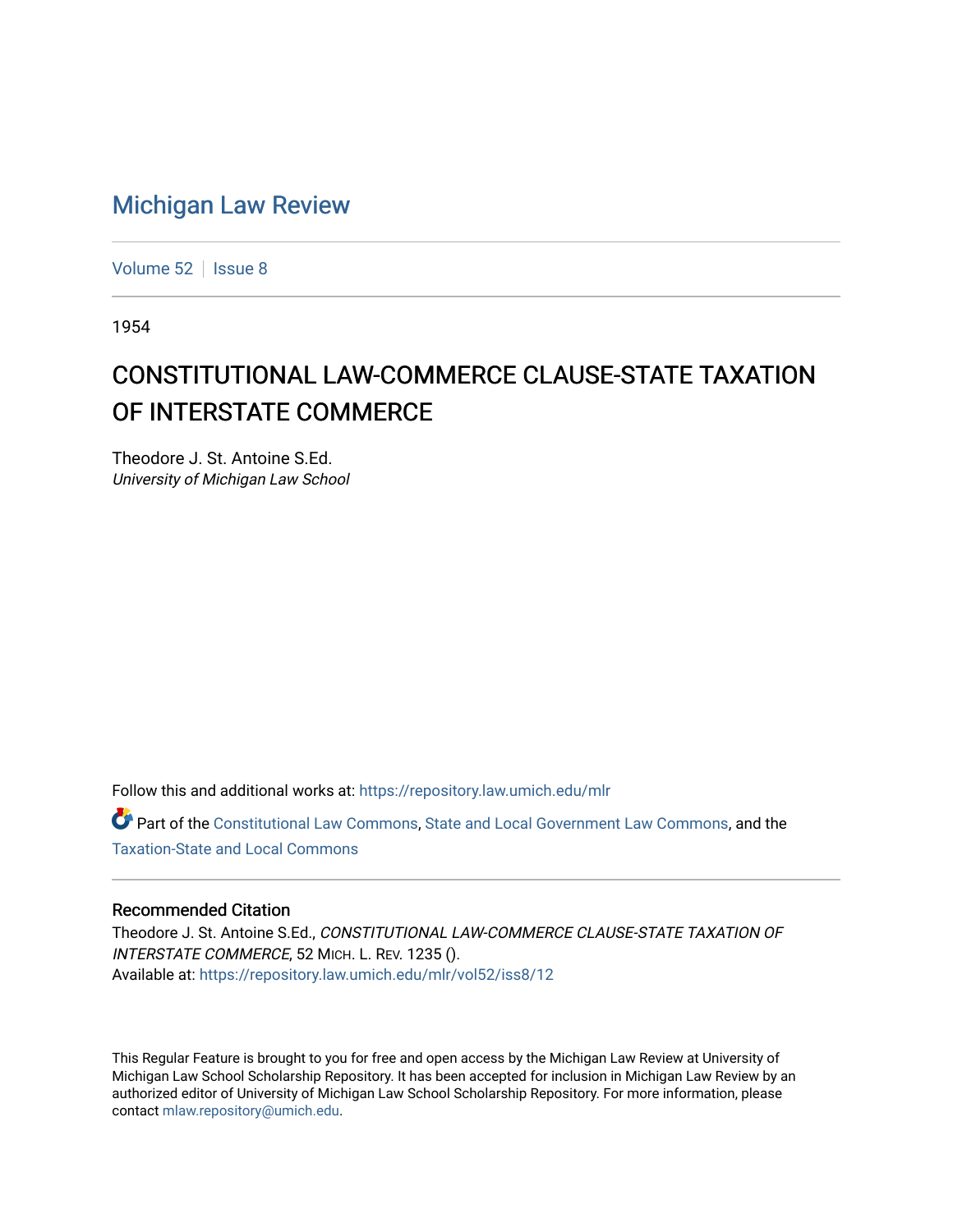CONSTITUTIONAL LAW-COMMERCE CLAUSE-STATE TAXATION OF INTER-STATE CoMMBRCB-Appellant express company, a Delaware corporation, did only interstate business within the state of Virginia. Virginia levied a state tax on intangible personal property and money owned by express companies doing business within the state, and set off their real estate and tangible personal property for local levies. In addition to the property tax, the Virginia statute provided for an "annual license tax . . . for the privilege of doing business in this State."1 The tax was "equal to two and three-twentieths per centum upon the gross receipts . • . earned in this State on business passing through, into or out of this State." As applied to the appellant, the state supreme court found this was a valid property tax, measured by gross income and laid on the intangible value of the company's goodwill or going-concern status.2 On appeal to the United States Supreme Court, *held,* reversed, four justices dissenting. The tax is invalid as a privilege tax on an exclusively interstate business. *Railway Express Agency, Inc. v. Virginia,* 347 **U.S.** 359, 74 S.Ct. 558 (1954).

In Spector Motor Service, Inc. v. O'Connor<sup>3</sup> the Supreme Court ruled that a state tax on a foreign corporation for the privilege of engaging in wholly interstate transportation within the state is invalid under the commerce clause of the Constitution. The principal case presents one significant difference from Spector. There the state court itself characterized the tax as an excise on the privilege of doing business in the state; in the instant case the state court maintained that the tax was an intangible property tax measured by gross

<sup>1</sup> Va. Code (1950) §58-547.

<sup>2</sup>Railway Express Agency, Inc. v. Commonwealth of Virginia, 194 Va. 757, 75 S.E. (2d) 61 (1953).

<sup>3</sup>340 U.S. 602, 71 S.Ct. 508 (1951). The case concerned an apportioned net income tax.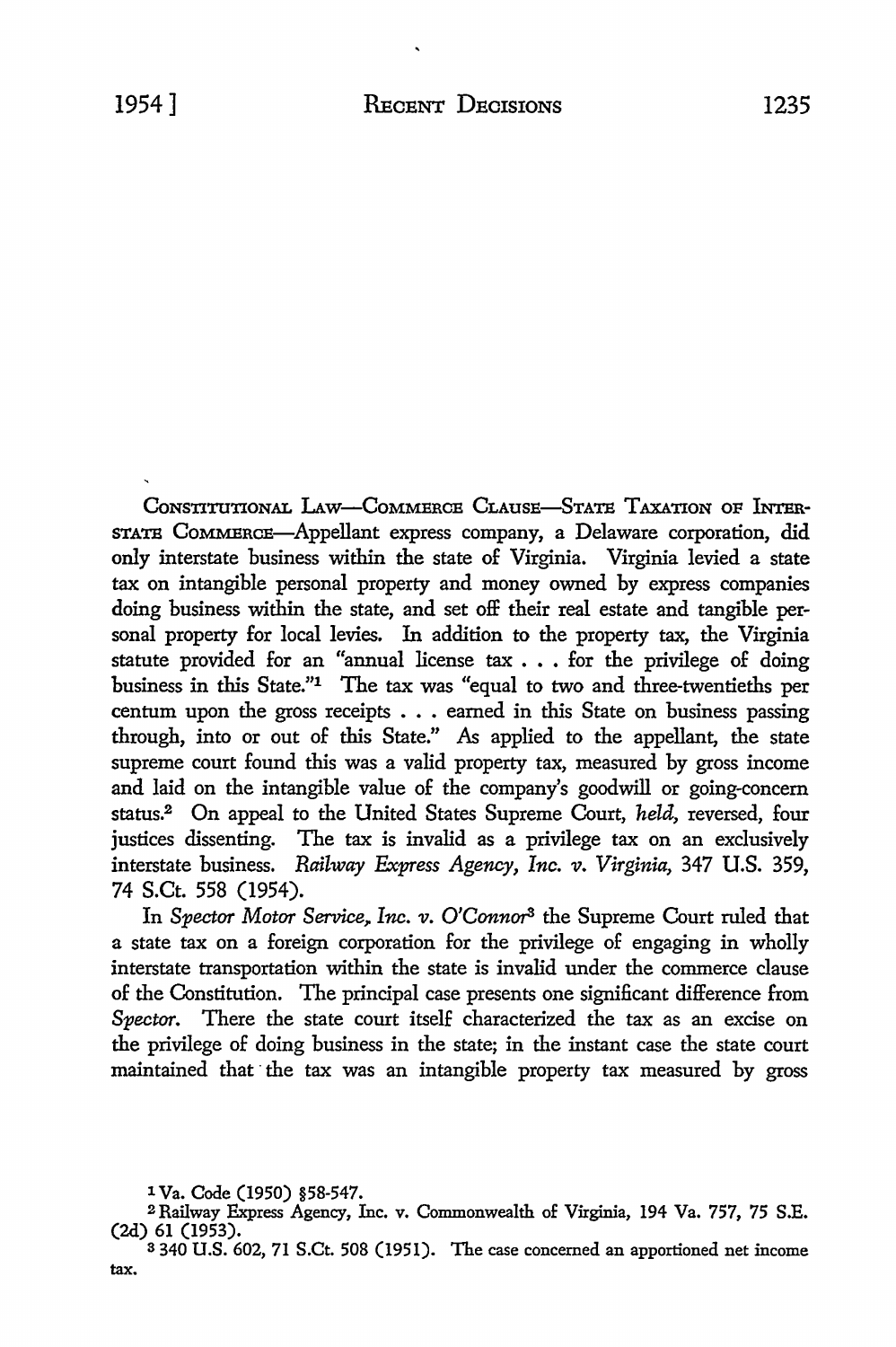receipts. It is well established that an apportioned gross receipts tax on an interstate carrier is valid if in lieu of other taxes on the carrier's property in a state.<sup>4</sup> Furthermore, in assessing the value of tangible property a state may take account of its augmented value as part of a going concern and treat that as separate intangible property of the taxpayer.<sup>5</sup> However, in the principal case the Court pointed out that if the tax levied by Virginia on the appellant at the gross receipts rate was treated as having been levied at the rate provided for intangible personalty, there would have to be ascribed to the intangible going-concern worth of the property a value over one hundred times that of the tangible property. This was such an "extreme attribution," concluded the Court, that it called for rejection of the state court's characterization of the levy as a property tax.6 This probably does not mean that Virginia could use the same gross receipts yardstick merely by adjusting the rate on intangible personalty so as to give a more acceptable ratio between the evaluations of intangible and tangible property. For despite its emphasis on the mathematics involved in this case, the majority went on to register its broader disapproval of a "property" tax that would be imposed even in the absence of physical property, and to assert that gross receipts are not a sound measure of going-concern value since they fail to indicate the profitableness of a business.<sup>7</sup>

In the past the Supreme Court has seemed more sympathetic toward state taxing policies. This was especially true between 1938 and 1946, when the Court was relying on the pragmatic test that a nondiscriminatory tax is valid unless it imposes the risk of cumulative exactions by several states.<sup>8</sup> Against this background of periodically shifting judicial attitudes the sharp dissent in the principal case assumes heightened importance. With Chief Justice Warren siding with the three dissenters<sup>9</sup> to *Spector*, four members of the Court are now ready to uphold a nondiscriminatory, fairly apportioned, and nonexcessive state

<sup>4</sup>United States Express Co. v. Minnesota, 223 U.S. 335, 32 S.Ct. 211 (1912); Cudahy Packing Co. v. Minnesota, 246 U.S. 450, 38 S.Ct. 373 (1918). A local franchise tax has been upheld when measured by apportioned gross receipts derived from both interstate and local transportation, even though tangible property is assessed separately. Maine v. Grand Trunk Ry. Co., 142 U.S. 217, 12 S.Ct. 121, 163 (1891). See also Canton R. Co. v. Rogan, 340 U.S. 511, 71 S.Ct. 447 (1951). Cf. Galveston, H. & S.A. Ry. Co. v. Texas, 210 U.S. 217, 28 S.Ct. 638 (1908) (gross receipts tax invalid where there was another tax on going-concern value).

<sup>5</sup>Adams Express Co. v. Ohio State Auditor, 165 U.S. 194, 17 S.Ct. 305 (1897), reh. den. 166 U.S. 185, 17 S.Ct. 604 (1897); Cudahy Packing Co. v. Minnesota, note 4 supra.

6 Principal case at 366. The dissent would have accepted the state court's interpretation, thus distinguishing Spector. But of course the name given a tax by the state courts or legislatures is not conclusive on the Supreme Court. See Galveston, H. & S.A. Ry. Co. v. Texas, note 4 supra, at 227.

7 Traditionally, the Court has considered gross receipts taxes more of a "direct" burden on interstate commerce than net income taxes. See, e.g., United States Glue **Co. v.**  Town of Oak Creek, 247 U.S. 321 at 328-329, 38 S.Ct. 499 (1918). But going-concern value was measured by gross receipts in Cudahy Packing Co. v. Minnesota, note 4 supra.

s Compare Western Live Stock v. Bureau of Revenue, 303 U.S. 250, 58 S.Ct. 546 (1938), with Freeman v. Hewit, 329 U.S. 249, 67 S.Ct. 274 (1946).

9 Justices Black, Clark, and Douglas.